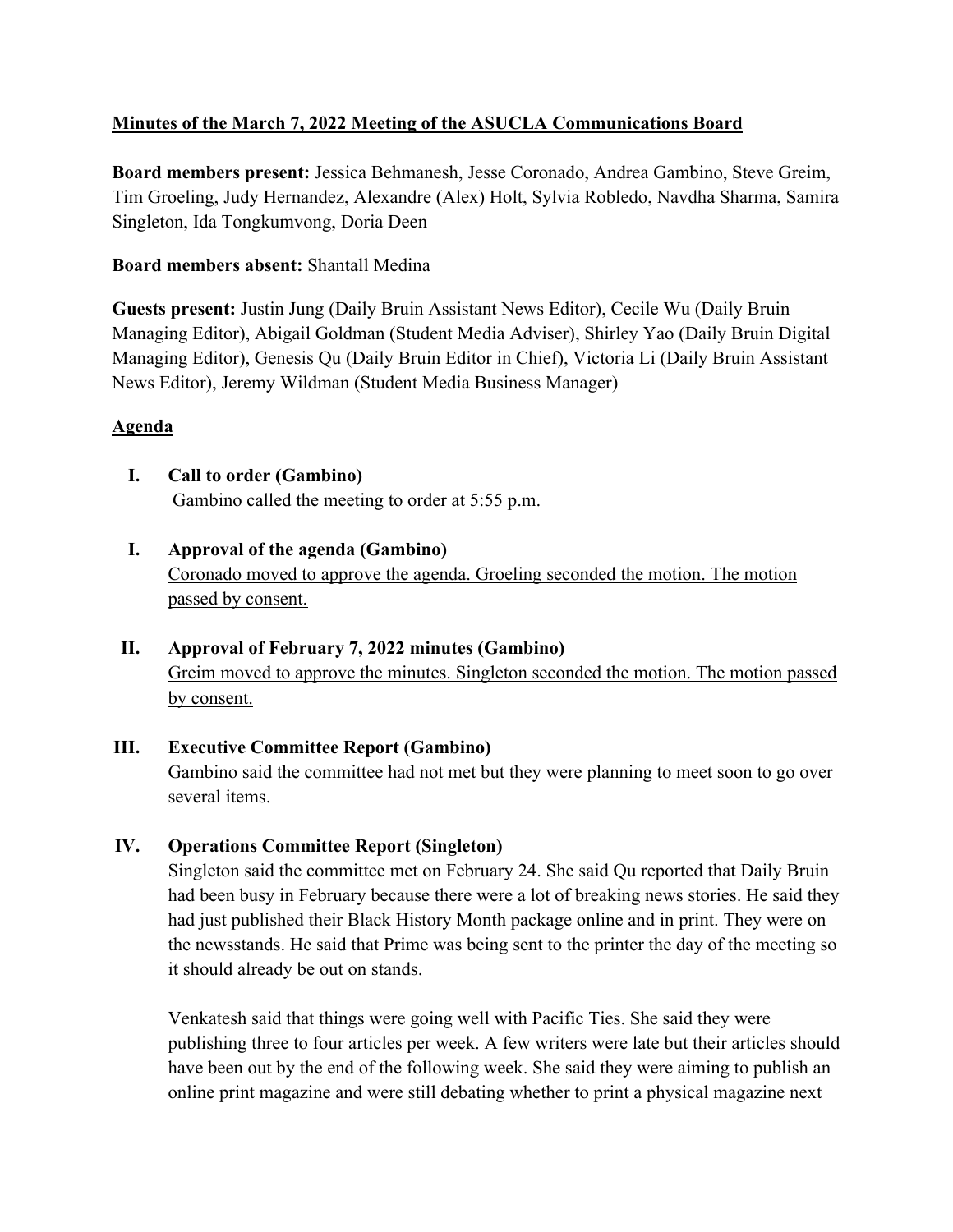quarter. She said all the pages were done. Singleton asked why they planned to print only virtually and not a physical print issue. Venkatesh said she didn't think the staff had time because some folks were still working remotely.

Goldberg said that Ha'Am had a backlog of articles waiting to be published. The articles were waiting on final edits. He said there were eight coming out within the next week/week and a half. Singleton said asked if they planned to publish a physical print issue, and Goldberg said they were planning to print one edition at the beginning of spring quarter.

#### **V. Finance Committee Report (Coronado)**

Coronado said the finance committee met on March 3 and discussed the December financial statements. He said the numbers looked good and were better than forecast. He said they also approved the 2022-2023 budget assumptions and were recommending approval from the full board.

#### **VI. Media Director's Report (Deen)**

Deen reported on the following:

#### *Newsmagazine Posts per Week*

Deen shared newsmagazine posts for weeks six through nine. All of the newsmagazines had published online and most were on target towards meeting the minimum one article per week requirement.

### *Past, Present and Future Projects*

Deen said the external financial audit performed by KPMG was complete, and KPMG found that Comm Board's financial statements presented fairly. The UCLA Internal Audit was underway and would be wrapping up shortly. Deen said the UCLA Internal Audit was performed every five years. Lastly, she said she needed to revisit the UCLA Writing Center plan to add a class for academic credit for Student Media students. Groeling said a new class would be able to be added under Comm Studies.

### **VII. Public Comment (Gambino)**

Qu said that the Daily Bruin had published their Black History Month package as well as Prime. He also noted that Daily Bruin won 20 CMA Awards. Wu said that the Daily Bruin had ramped up their editor in chief endorsement hearing process. They shortened the time allotted for deliberations, and they moved the hearing to Saturday.

#### **New Business/Discussion Items**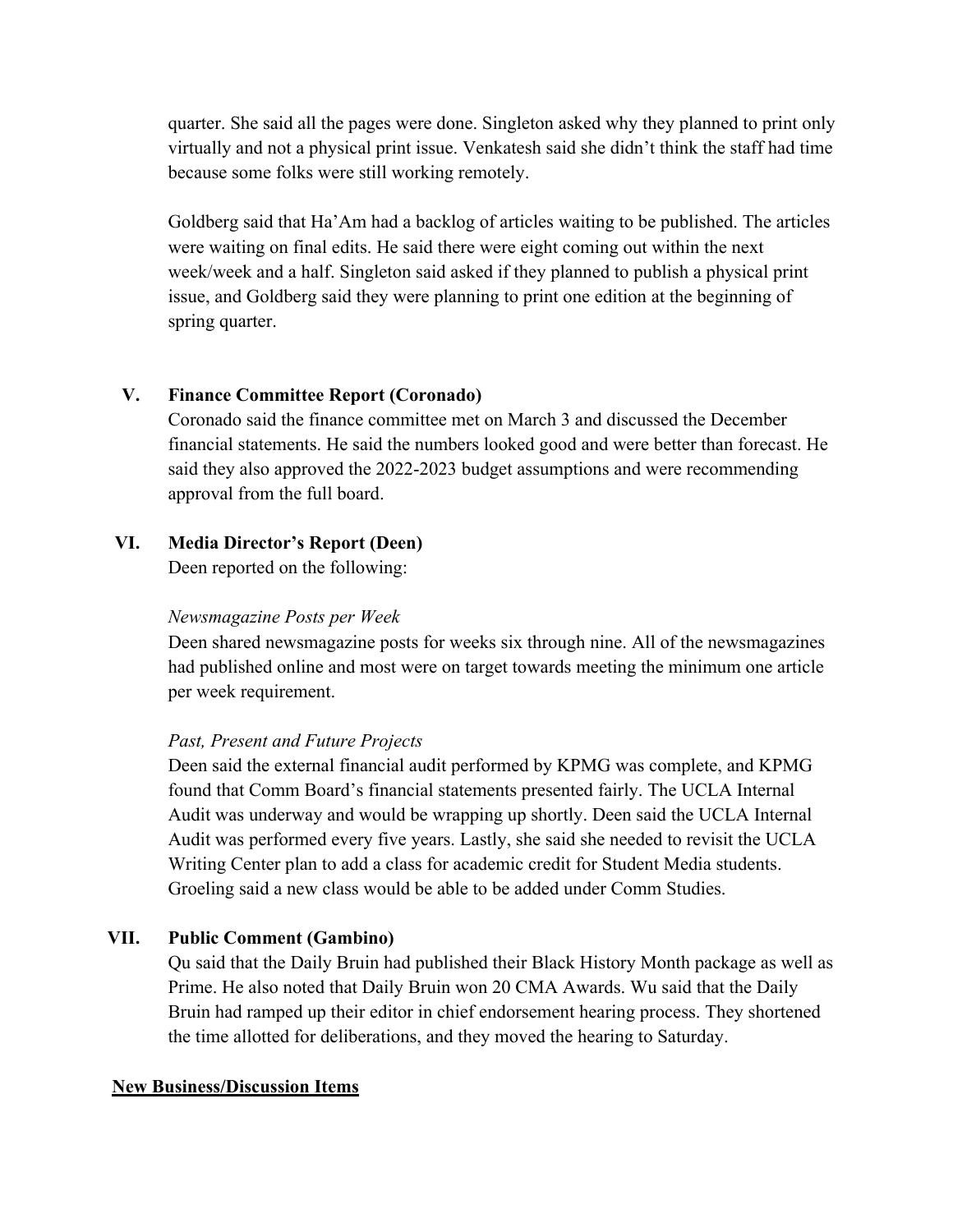# **VIII. December Financial Statements (Deen)**

Deen said that total income was \$93,276 and budgeted income was \$95,984 leaving us <\$2,708> (<3>%) under budget. Both Daily Bruin and Web were down to budget 48% and 9% respectively, but Outdoor was up 89% to budget. Total expense was \$98,979 and budgeted expense was \$107,829 leaving us \$8,850 (8%) better than budget. Net revenue was a loss of  $\langle $5,703 \rangle$  and budgeted net revenue was a loss of  $\langle $11,845 \rangle$  leaving us \$6,142 (52%) better than budget. Year to date net revenue was \$2,164 but budgeted net revenue was a loss of  $\leq$  \$40,416 $>$  leaving us \$42,580 (105%) better than budget. Cash reserves stood at \$903,000 leaving us \$617,000 above policy.

Deen forecasted that in February both Daily Bruin and Outdoor would be down 23% and 10% to budget respectively, but Web Media would be up 1% to budget.

# **New Business/Action Items**

**I. ASUCLA Communications Board 2022-2023 Budget Assumptions (Deen)**

Deen presented the assumptions to the board, and there were some concerns and items that were requested to be changed. The original inflation rate was estimated at 2.9%. Groeling recommended changing it to 6%. The original CPI increase for PLEGE was estimated at 1%, but Groeling recommended changing it to 2%. The Daily Bruin print schedule was originally projected for two days a week, but Coronado suggested three times per week.

Greim moved to approve the amended 2022-2023 ASUCLA Communications Board Budget Assumptions. Robledo seconded the motion. The motion passed by a member vote of 10-0 with 1 abstention.

### **II. OutWrite 2021-2022 and 2022-2023 Editor in Chief selection (Deen)**

A. Christopher Ikonomou, candidate Coronado moved to enter executive session at 6:59 p.m. Robledo seconded the motion. The motion passed by consent.

Groeling moved to exit executive session at 7:50 p.m. Robledo seconded the motion. The motion passed by consent.

Groeling moved to appoint Christopher Ikonomou as the 2021-2022 and 2022-2023 OutWrite Editor in Chief. Greim seconded the motion. The motion passed by a member vote of 11-0 with no abstentions.

### **III. Executive Session (Deen)**